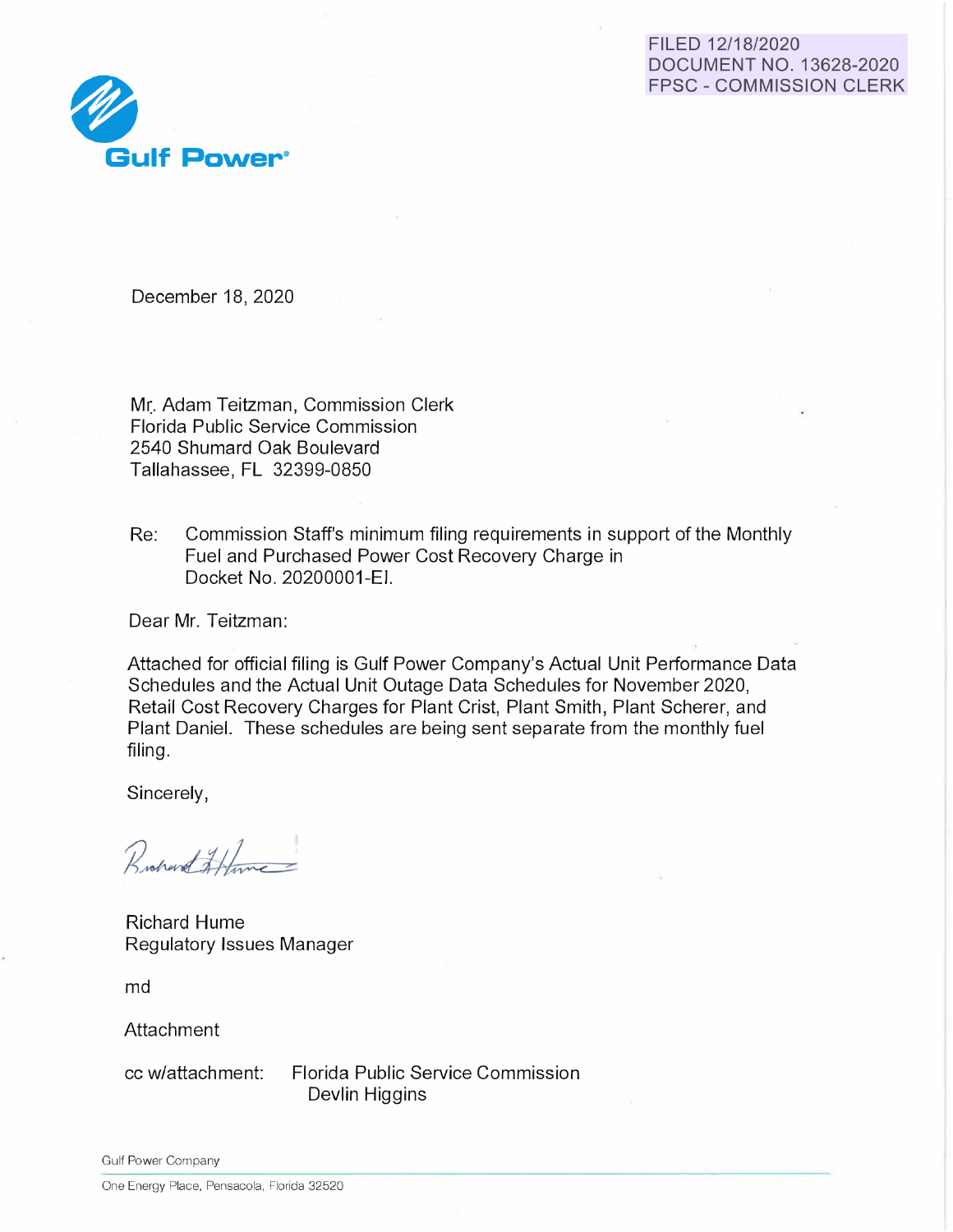#### **GULF POWER COMPANY**

### **PERIOD OF: January 2020 - December 2020**

|     | CRIST <sub>7</sub>    | Jan '20   | Feb '20                                                            | <b>Mar</b> '20 | Apr '20        | May '20 | Jun '20 | Jul '20   | Aug '20 | Sep '20          | Oct '20          | Nov '20        |  |
|-----|-----------------------|-----------|--------------------------------------------------------------------|----------------|----------------|---------|---------|-----------|---------|------------------|------------------|----------------|--|
| 1.  | EAF $(\% )$           | 100.0     | 100.0                                                              | 55.6           | $0.0\,$        | 4.2     | 23.7    | 58.9      | 44.7    | 48.3             | $0.0\,$          | $0.0\,$        |  |
| 2.  | PH                    | 744       | 696                                                                | 743            | 720            | 744     | 720     | 744       | 744     | 720              | 744              | 721            |  |
| 3.  | SH                    | 504.8     | 696.0                                                              | 405.1          | 0.0            | 31.4    | 184.9   | 438.0     | 303.3   | 0.0              | 0.0              | 0.0            |  |
| 4.  | <b>RSH</b>            | 239.2     | $0.0\,$                                                            | 8.3            | 0.0            | 0.0     | 0.0     | 1.0       | 87.3    | 348.0            | 0.0              | 0.0            |  |
| 5.  | UH                    | 0.0       | $0.0\,$                                                            | 329.6          | 720.0          | 712.6   | 535.1   | 305.0     | 353.4   | 372.0            | 744.0            | 721.0          |  |
| 6.  | POH                   | 0.0       | 0.0                                                                | 264.0          | 720.0          | 705.2   | 0.0     | 0.0       | 0.0     | $0.0\,$          | $0.0\,$          | 0.0            |  |
| 7.  | FOH                   | 0.0       | 0.0                                                                | 0.0            | $0.0\,$        | 7.4     | 0.0     | 0.0       | 2.1     | 358.0            | 744.0            | 721.0          |  |
| 8.  | <b>MOH</b>            | 0.0       | 0.0                                                                | 65.6           | 0.0            | 0.0     | 535.1   | 305.0     | 351.3   | 14.0             | 0.0              | 0.0            |  |
| 9.  | PFOH                  | 0.0       | $0.0\,$                                                            | 0.0            | 0.0            | $0.0\,$ | 67.3    | 2.4       | 0.0     | $0.0\,$          | 0.0              | $0.0\,$        |  |
| 10. | LR pf (MW)            | 0.0       | 0.0                                                                | 0.0            | 0.0            | 0.0     | 101.3   | 201.0     | 0.0     | 0.0              | 0.0              | 0.0            |  |
| 11. | <b>PMOH</b>           | 0.0       | $0.0\,$                                                            | $0.0\,$        | $0.0\,$        | 0.0     | 0.0     | 0.0       | 302.8   | 0.0              | $0.0\,$          | 0.0            |  |
| 12. | LR pm (MW)            | 0.0       | $0.0\,$                                                            | $0.0\,$        | $0.0\,$        | 0.0     | 0.0     | $0.0\,$   | 91.0    | 0.0              | 0.0              | 0.0            |  |
| 13. | NSC (MW)              | 475       | 475                                                                | 475            | 475            | 475     | 475     | 475       | 475     | 475              | 475              | 475            |  |
| 14. | Oper MBtu             | 1,671,635 | 2,273,262                                                          | 1,065,104      | $\mathbf{0}$   | 185,960 | 482,359 | 1,345,346 | 761,761 | $\overline{0}$   | $\boldsymbol{0}$ | $\mathbf{0}$   |  |
| 15. | Net Gen (MWH)         | 159,111   | 195,727                                                            | 101,709        | $\overline{0}$ | 5,757   | 39,029  | 116,886   | 60,336  | $\boldsymbol{0}$ | $\boldsymbol{0}$ | $\mathbf{0}$   |  |
| 16. | ANOHR (Btu/KWH)       | 10,506    | 11,614                                                             | 10,472         | $\overline{0}$ | 32,302  | 12,359  | 11,510    | 12,625  | $\overline{0}$   | $\boldsymbol{0}$ | $\overline{0}$ |  |
| 17. | NOF %                 | 66.4      | 59.2                                                               | 52.9           | 0.0            | 38.6    | 44.4    | 56.2      | 41.9    | 0.0              | 0.0              | 0.0            |  |
| 18. | NPC (MW)              | 475       | 475                                                                | 475            | 475            | 475     | 475     | 475       | 475     | 475              | 475              | 475            |  |
| 19. | <b>ANOHR Equation</b> | $+9,223$  | 10^6 / AKW * [452.14 - 79.14 * FEB - 105.38 * MAR - 156.80 * NOV ] |                |                |         |         |           |         |                  |                  |                |  |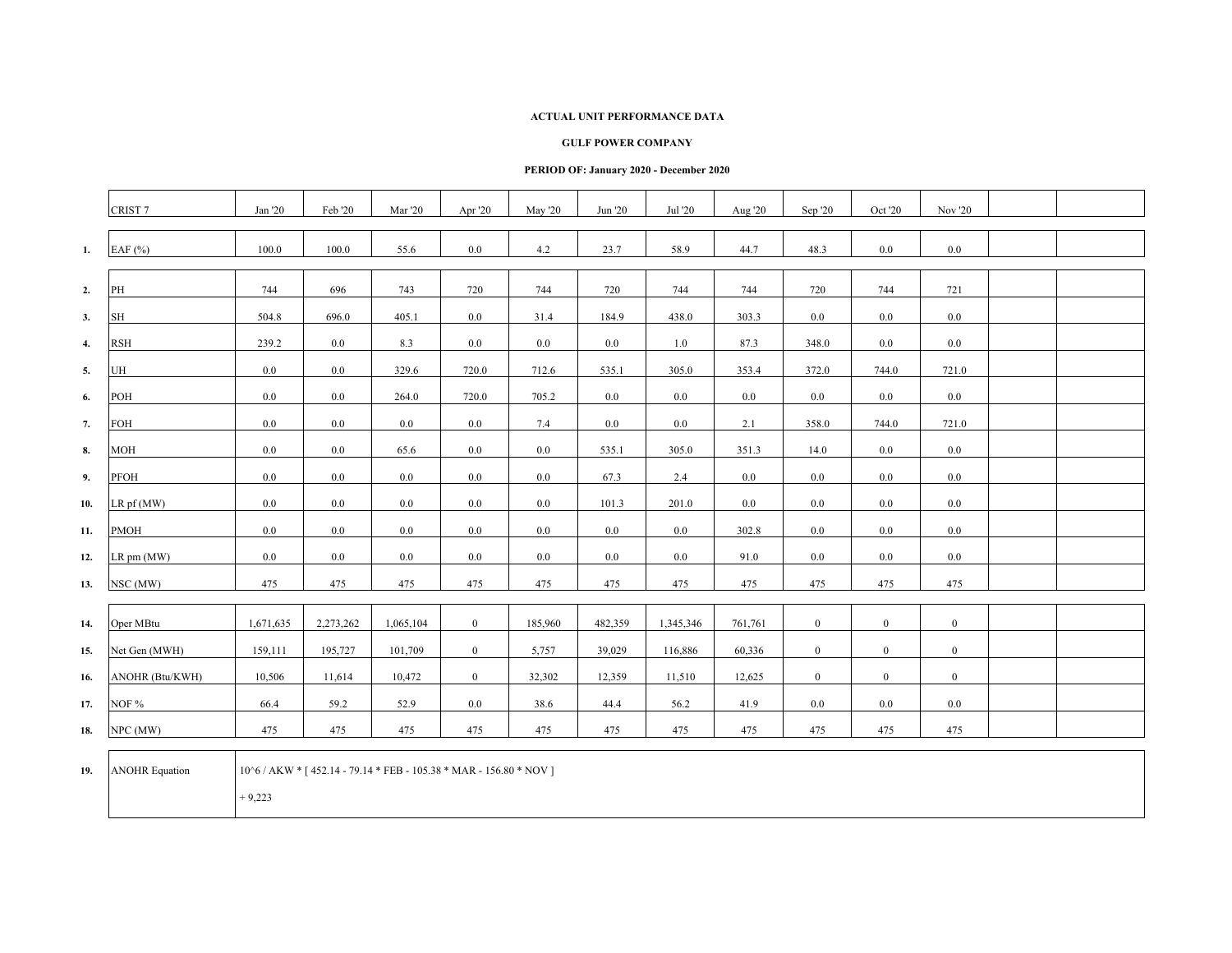#### **GULF POWER COMPANY**

### **PERIOD OF: January 2020 - December 2020**

|     | <b>DANIEL 1</b>       | Jan '20 | Feb '20 | Mar '20 | Apr '20        | May '20   | June '20                                                                                      | Jul '20   | Aug '20   | Sep '20   | Oct '20          | Nov '20        |  |
|-----|-----------------------|---------|---------|---------|----------------|-----------|-----------------------------------------------------------------------------------------------|-----------|-----------|-----------|------------------|----------------|--|
| 1.  | EAF $(%)$             | 100.0   | 100.0   | 100.0   | 88.3           | 95.9      | 100.0                                                                                         | 84.5      | 87.7      | 74.0      | 0.0              | 0.0            |  |
| 2.  | PH                    | 744     | 696     | 743     | 720            | 744       | 720                                                                                           | 744       | 744       | 720       | 744              | 721            |  |
| 3.  | SH                    | 73.4    | 71.6    | 212.4   | 0.0            | 632.8     | 720.0                                                                                         | 671.3     | 744.0     | 526.6     | 0.0              | 0.0            |  |
| 4.  | <b>RSH</b>            | 670.6   | 624.4   | 530.6   | 636.0          | 80.6      | 0.0                                                                                           | 60.5      | 0.0       | 73.4      | $0.0\,$          | $0.0\,$        |  |
| 5.  | UH                    | 0.0     | $0.0\,$ | 0.0     | 84.0           | 30.7      | 0.0                                                                                           | 12.2      | 0.0       | 120.0     | 744.0            | 721.0          |  |
| 6.  | POH                   | 0.0     | $0.0\,$ | 0.0     | 84.0           | 0.0       | 0.0                                                                                           | $0.0\,$   | 0.0       | 120.0     | 744.0            | 721.0          |  |
| 7.  | FOH                   | 0.0     | $0.0\,$ | 0.0     | 0.0            | 1.3       | 0.0                                                                                           | $0.0\,$   | 0.0       | 0.0       | 0.0              | 0.0            |  |
| 8.  | MOH                   | 0.0     | $0.0\,$ | 0.0     | 0.0            | 29.4      | 0.0                                                                                           | 12.2      | 0.0       | 0.0       | 0.0              | 0.0            |  |
| 9.  | PFOH                  | 0.0     | $0.0\,$ | 0.0     | 0.0            | 0.0       | 0.0                                                                                           | $0.0\,$   | 0.0       | $0.0\,$   | 0.0              | $0.0\,$        |  |
| 10. | $LR$ pf $(MW)$        | 0.0     | $0.0\,$ | 0.0     | 0.0            | 0.0       | 0.0                                                                                           | $0.0\,$   | 0.0       | 0.0       | 0.0              | 0.0            |  |
| 11. | <b>PMOH</b>           | 73.4    | 3.0     | 69.4    | 0.0            | 632.0     | 720.0                                                                                         | 670.8     | 597.3     | 438.0     | 0.0              | 0.0            |  |
| 12. | LR pm (MW)            | 77.0    | 77.0    | 77.0    | 0.0            | 77.0      | 77.0                                                                                          | 77.0      | 77.0      | 77.0      | 0.0              | 0.0            |  |
| 13. | NSC (MW)              | 502     | 502     | 502     | 502            | 502       | 502                                                                                           | 502       | 502       | 502       | 502              | 502            |  |
|     |                       |         |         |         |                |           |                                                                                               |           |           |           |                  |                |  |
| 14. | Oper MBtu             | 170,333 | 159,995 | 409,626 | $\overline{0}$ | 1,341,666 | 1,554,519                                                                                     | 1,654,378 | 2,124,359 | 1,419,087 | $\bf{0}$         | $\mathbf{0}$   |  |
| 15. | Net Gen (MWH)         | 14,738  | 12,428  | 37,096  | $\overline{0}$ | 116,218   | 132,069                                                                                       | 145,663   | 200,851   | 136,068   | $\mathbf{0}$     | $\overline{0}$ |  |
| 16. | ANOHR (Btu/KWH)       | 11,557  | 12,874  | 11,042  | $\mathbf{0}$   | 11,544    | 11,771                                                                                        | 11,358    | 10,577    | 10,429    | $\boldsymbol{0}$ | $\mathbf{0}$   |  |
| 17. | NOF %                 | 40.0    | 34.6    | 34.8    | 0.0            | 36.6      | 36.5                                                                                          | 43.2      | 53.8      | 51.5      | 0.0              | 0.0            |  |
| 18. | NPC (MW)              | 502     | 502     | 502     | 502            | 502       | 502                                                                                           | 502       | 502       | 502       | 502              | 502            |  |
| 19. | <b>ANOHR Equation</b> |         |         |         |                |           | 10^6 / AKW * [444.94 - 144.67 * FEB + 78.90 * APR - 18.22 * SEP - 72.06 * OCT - 80.33 * NOV ] |           |           |           |                  |                |  |

+ 9,337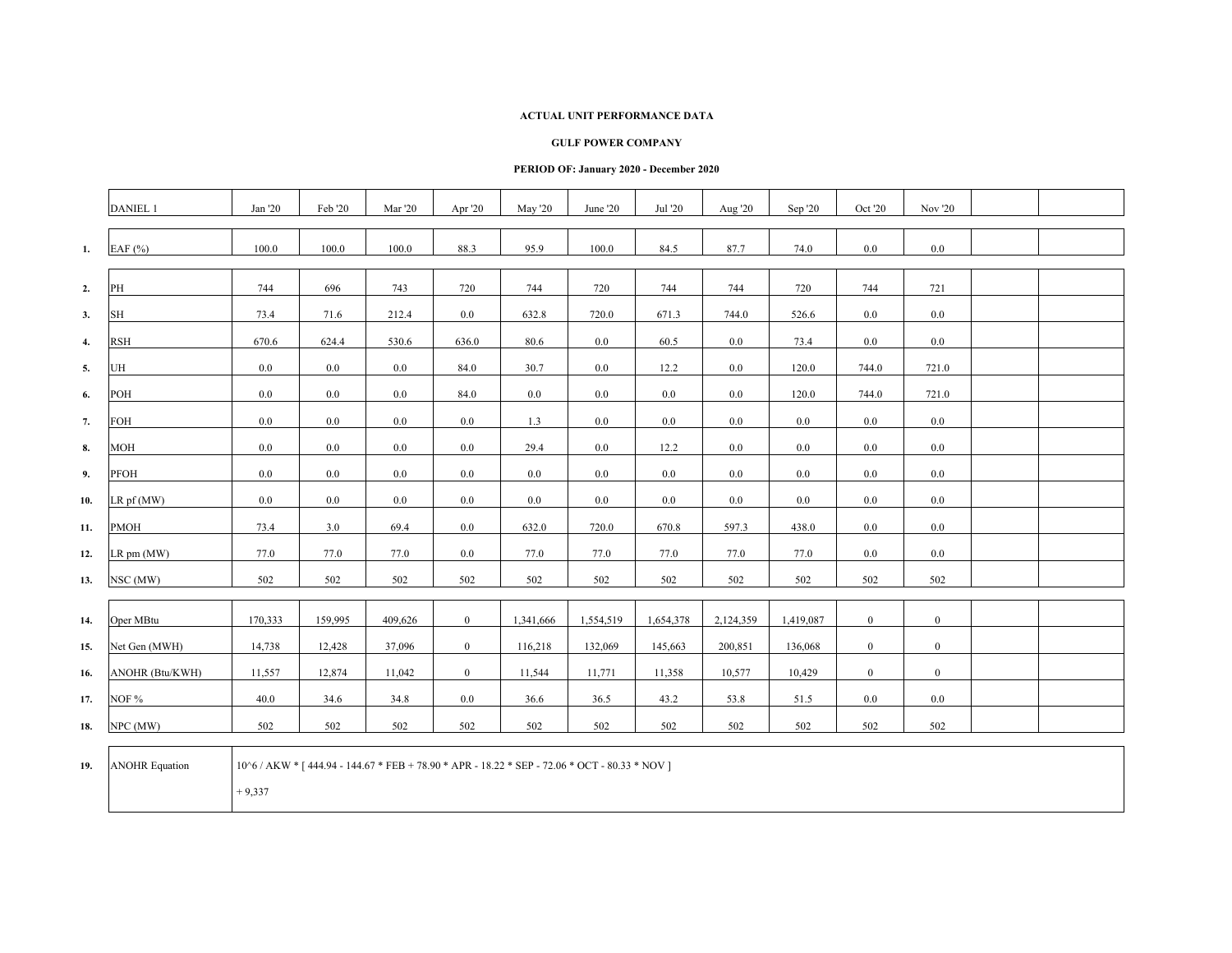#### **GULF POWER COMPANY**

### **PERIOD OF: January 2020 - December 2020**

|                  | <b>DANIEL 2</b>       | Jan '20                                                                                                                    | Feb '20 | <b>Mar</b> '20 | Apr '20        | May '20 | Jun '20   | Jul '20   | Aug '20   | Sep '20   | Oct '20   | Nov '20   |  |
|------------------|-----------------------|----------------------------------------------------------------------------------------------------------------------------|---------|----------------|----------------|---------|-----------|-----------|-----------|-----------|-----------|-----------|--|
| 1.               | EAF (%)               | 83.9                                                                                                                       | 93.9    | 96.1           | $0.0\,$        | 2.7     | 99.6      | 84.6      | 90.6      | 86.1      | 82.2      | 89.8      |  |
| 2.               | PH                    | 744                                                                                                                        | 696     | 743            | 720            | 744     | 720       | 744       | 744       | 720       | 744       | 721       |  |
| 3.               | SH                    | 315.3                                                                                                                      | 281.5   | 714.3          | 0.0            | 20.5    | 717.0     | 744.0     | 744.0     | 716.7     | 722.6     | 721.0     |  |
| $\overline{4}$ . | <b>RSH</b>            | 309.2                                                                                                                      | 407.7   | 0.0            | 0.0            | $0.0\,$ | 0.0       | $0.0\,$   | 0.0       | $0.0\,$   | 0.0       | 0.0       |  |
| 5.               | UH                    | 119.6                                                                                                                      | 6.8     | 28.7           | 720.0          | 723.6   | 3.0       | $0.0\,$   | 0.0       | 3.3       | 21.4      | $0.0\,$   |  |
| 6.               | POH                   | $0.0\,$                                                                                                                    | $0.0\,$ | 26.3           | 720.0          | 723.6   | $0.0\,$   | $0.0\,$   | 0.0       | $0.0\,$   | 0.0       | 0.0       |  |
| 7.               | FOH                   | $0.0\,$                                                                                                                    | $0.0\,$ | 0.0            | $0.0\,$        | $0.0\,$ | 3.0       | $0.0\,$   | 0.0       | $0.0\,$   | 0.0       | 0.0       |  |
| 8.               | <b>MOH</b>            | 119.6                                                                                                                      | 6.8     | 2.4            | 0.0            | 0.0     | 0.0       | $0.0\,$   | 0.0       | 3.3       | 21.4      | 0.0       |  |
| 9.               | PFOH                  | $0.0\,$                                                                                                                    | 0.0     | 0.0            | $0.0\,$        | 0.0     | $0.0\,$   | 5.5       | 0.0       | $0.0\,$   | $0.0\,$   | 0.0       |  |
| 10.              | $LR$ pf (MW)          | 0.0                                                                                                                        | 0.0     | 0.0            | $0.0\,$        | $0.0\,$ | 0.0       | 117.0     | 0.0       | $0.0\,$   | 0.0       | 0.0       |  |
| 11.              | <b>PMOH</b>           | 1.0                                                                                                                        | 628.7   | 714.9          | 0.0            | 20.1    | 716.9     | 738.5     | 452.9     | 629.6     | 722.2     | 480.0     |  |
| 12.              | LR pm (MW)            | 173.0                                                                                                                      | 112.8   | 77.0           | $0.0\,$        | 77.0    | 77.0      | 77.0      | 77.1      | 77.0      | 77.0      | 77.0      |  |
| 13.              | NSC (MW)              | 502                                                                                                                        | 502     | 502            | 502            | 502     | 502       | 502       | 502       | 502       | 502       | 502       |  |
| 14.              | Oper MBtu             | 605,555                                                                                                                    | 529,376 | 1,211,503      | $\overline{0}$ | 55,412  | 1,424,523 | 1,942,152 | 2,273,731 | 1,898,804 | 1,768,309 | 1,824,811 |  |
| 15.              | Net Gen (MWH)         | 50,508                                                                                                                     | 42,867  | 104,934        | $\overline{0}$ | 3,364   | 124,839   | 174,599   | 219,141   | 178,726   | 164,146   | 167,254   |  |
| 16.              | ANOHR (Btu/KWH)       | 11,989                                                                                                                     | 12,349  | 11,545         | $\overline{0}$ | 16,472  | 11,411    | 11,124    | 10,376    | 10,624    | 10,773    | 10,910    |  |
| 17.              | NOF %                 | 31.9                                                                                                                       | 30.3    | 29.3           | $0.0\,$        | 32.8    | 34.7      | 46.7      | 58.7      | 49.7      | 45.3      | 46.2      |  |
| 18.              | NPC (MW)              | 502                                                                                                                        | 502     | 502            | 502            | 502     | 502       | 502       | 502       | 502       | 502       | 502       |  |
| 19.              | <b>ANOHR Equation</b> | 10^6 / AKW * [ 551.33 + 37.93 * JAN - 142.94 * FEB - 122.48 * MAR + 83.72 * APR - 41.35 * OCT - 105.10 * NOV ]<br>$+8,822$ |         |                |                |         |           |           |           |           |           |           |  |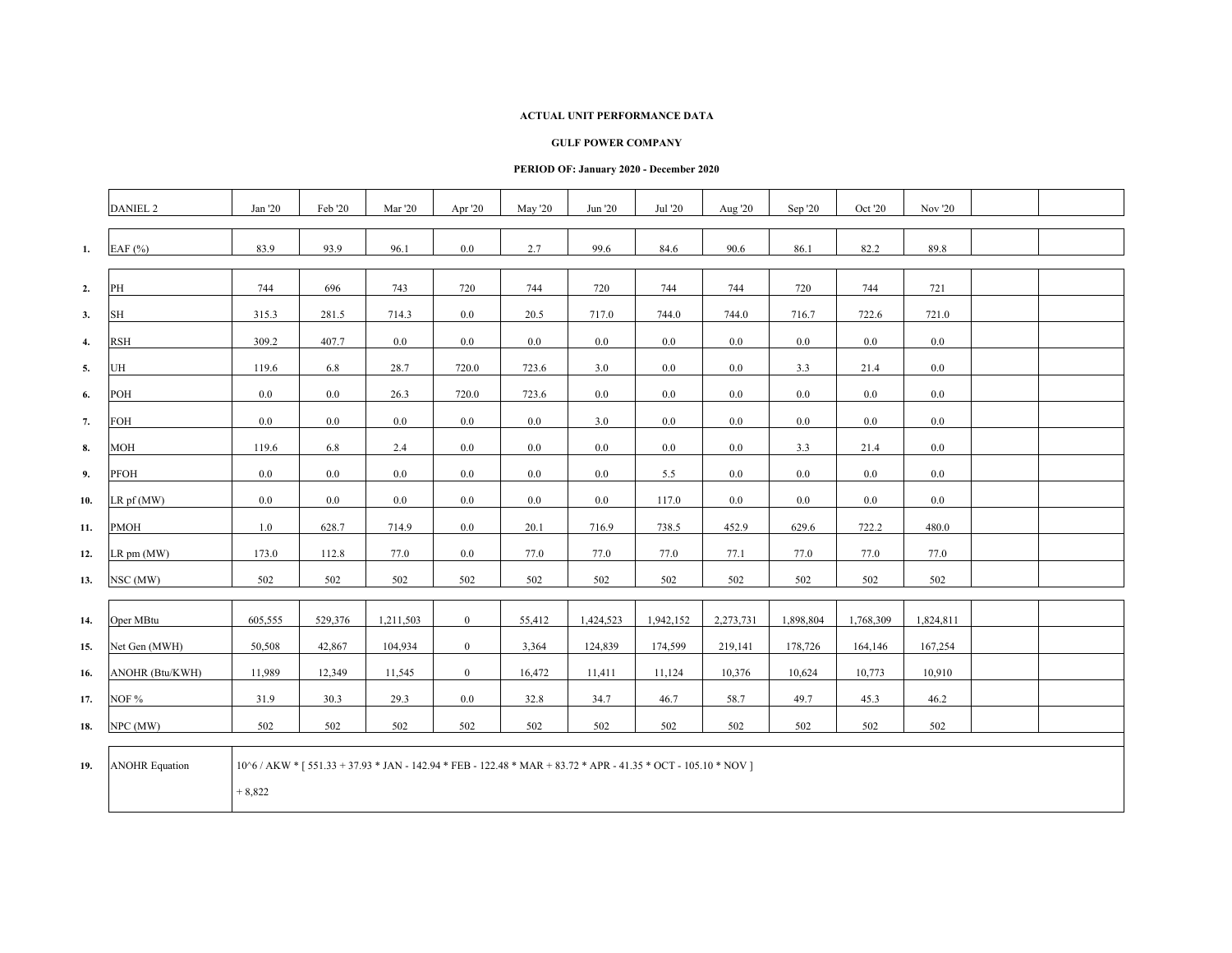#### **GULF POWER COMPANY**

### **PERIOD OF: January 2020 - December 2020**

|                  | <b>SCHERER 3</b>      | Jan '20                                                                                          | Feb '20 | <b>Mar</b> '20 | Apr '20        | May '20      | June '20 | Jul '20   | Aug '20   | Sep '20   | Oct '20          | Nov '20 |  |
|------------------|-----------------------|--------------------------------------------------------------------------------------------------|---------|----------------|----------------|--------------|----------|-----------|-----------|-----------|------------------|---------|--|
| 1.               | EAF (%)               | 100.0                                                                                            | 100.0   | 100.0          | 100.0          | 100.0        | 100.0    | 99.1      | 100.0     | 100.0     | 100.0            | 67.7    |  |
| 2.               | PH                    | 744                                                                                              | 696     | 743            | 720            | 744          | 720      | 744       | 744       | 720       | 744              | 721     |  |
| 3.               | SH                    | 139.2                                                                                            | 76.7    | 95.3           | 71.3           | 0.0          | 171.9    | 744.0     | 744.0     | 407.6     | 0.0              | 17.8    |  |
| $\overline{4}$ . | RSH                   | 604.8                                                                                            | 619.4   | 647.7          | 648.7          | 744.0        | 548.1    | $0.0\,$   | 0.0       | 312.4     | 744.0            | 470.2   |  |
| 5.               | UH                    | $0.0\,$                                                                                          | $0.0\,$ | 0.0            | $0.0\,$        | $0.0\,$      | $0.0\,$  | $0.0\,$   | 0.0       | $0.0\,$   | 0.0              | 233.0   |  |
| 6.               | POH                   | $0.0\,$                                                                                          | $0.0\,$ | 0.0            | $0.0\,$        | $0.0\,$      | $0.0\,$  | $0.0\,$   | 0.0       | $0.0\,$   | 0.0              | 0.0     |  |
| 7.               | FOH                   | 0.0                                                                                              | $0.0\,$ | 0.0            | $0.0\,$        | $0.0\,$      | 0.0      | $0.0\,$   | 0.0       | $0.0\,$   | 0.0              | 0.0     |  |
| 8.               | <b>MOH</b>            | 0.0                                                                                              | 0.0     | 0.0            | 0.0            | $0.0\,$      | 0.0      | $0.0\,$   | 0.0       | 0.0       | 0.0              | 233.0   |  |
| 9.               | PFOH                  | $0.0\,$                                                                                          | $0.0\,$ | 0.0            | $0.0\,$        | $0.0\,$      | $0.0\,$  | 11.8      | 0.0       | $0.0\,$   | $0.0\,$          | $0.0\,$ |  |
| 10.              | $LR$ pf (MW)          | 0.0                                                                                              | 0.0     | 0.0            | $0.0\,$        | $0.0\,$      | 0.0      | 475.0     | 0.0       | $0.0\,$   | 0.0              | 0.0     |  |
| 11.              | <b>PMOH</b>           | 0.0                                                                                              | $0.0\,$ | 0.0            | 0.0            | 0.0          | $0.0\,$  | $0.0\,$   | 0.0       | $0.0\,$   | 0.0              | 0.0     |  |
| 12.              | LR pm (MW)            | $0.0\,$                                                                                          | $0.0\,$ | 0.0            | $0.0\,$        | $0.0\,$      | $0.0\,$  | $0.0\,$   | 0.0       | $0.0\,$   | 0.0              | $0.0\,$ |  |
| 13.              | NSC (MW)              | 860                                                                                              | 860     | 860            | 860            | 860          | 860      | 860       | 860       | 860       | 860              | 860     |  |
| 14.              | Oper MBtu             | 563,924                                                                                          | 310,618 | 336,479        | $\mathbf{0}$   | $\mathbf{0}$ | 620,675  | 2,807,936 | 3,111,830 | 1,485,981 | $\boldsymbol{0}$ | 56,373  |  |
| 15.              | Net Gen (MWH)         | 48,697                                                                                           | 21,627  | 28,499         | $\overline{0}$ | $\mathbf{0}$ | 49,022   | 243,726   | 283,888   | 129,600   | $\mathbf{0}$     | 3,827   |  |
| 16.              | ANOHR (Btu/KWH)       | 11,580                                                                                           | 14,363  | 11,807         | $\overline{0}$ | $\mathbf{0}$ | 12,661   | 11,521    | 10,961    | 11,466    | $\mathbf{0}$     | 14,730  |  |
| 17.              | NOF %                 | 40.7                                                                                             | 32.8    | 34.8           | $0.0\,$        | $0.0\,$      | 38.6     | 38.1      | 44.4      | 37.0      | $0.0\,$          | 25.1    |  |
| 18.              | NPC (MW)              | 860                                                                                              | 860     | 860            | 860            | 860          | 860      | 860       | 860       | 860       | 860              | 860     |  |
|                  |                       |                                                                                                  |         |                |                |              |          |           |           |           |                  |         |  |
| 19.              | <b>ANOHR Equation</b> | $10^{6}/AKW$ * [ 576.13 + 81.47 * APR + 110.08 * MAY + 112.05 * JUN + 141.10 * SEP ]<br>$+9,502$ |         |                |                |              |          |           |           |           |                  |         |  |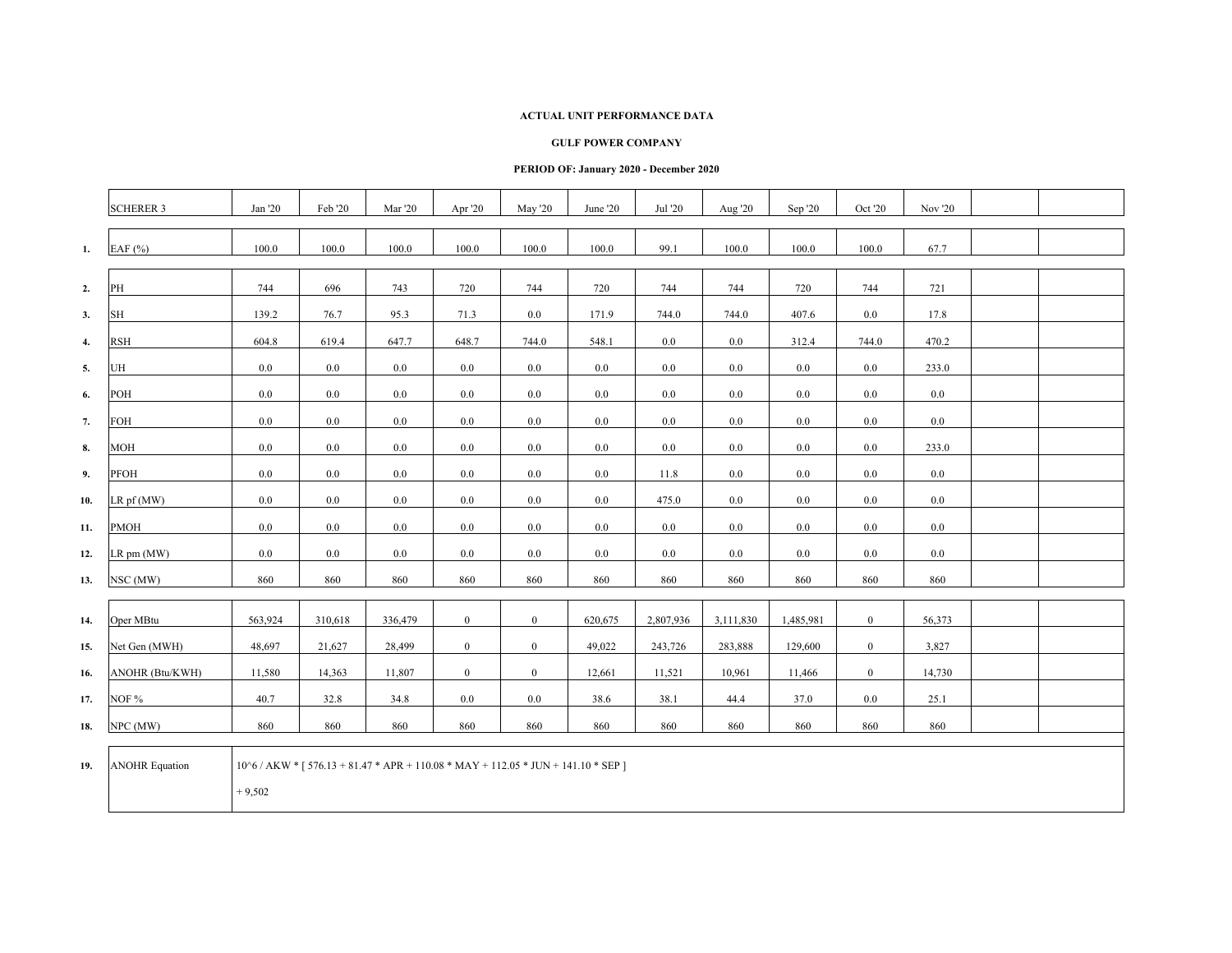#### **GULF POWER COMPANY**

### **PERIOD OF: January 2020 - December 2020**

|              | SMITH <sub>3</sub>                          | Jan '20   | Feb '20                                                                                                                                                                                                                                                                                                     | <b>Mar</b> '20 | Apr '20   | May '20   | Jun '20   | Jul '20   | Aug '20   | Sep '20   | Oct '20   | Nov '20   |  |
|--------------|---------------------------------------------|-----------|-------------------------------------------------------------------------------------------------------------------------------------------------------------------------------------------------------------------------------------------------------------------------------------------------------------|----------------|-----------|-----------|-----------|-----------|-----------|-----------|-----------|-----------|--|
|              |                                             |           |                                                                                                                                                                                                                                                                                                             |                |           |           |           |           |           |           |           |           |  |
| 1.           | EAF $(%)$                                   | 100.0     | 94.4                                                                                                                                                                                                                                                                                                        | 71.1           | 90.3      | 100.0     | 99.6      | 100.0     | 100.0     | 99.4      | 100.0     | 100.0     |  |
|              |                                             |           |                                                                                                                                                                                                                                                                                                             |                |           |           |           |           |           |           |           |           |  |
| 2.           | PH                                          | 744       | 696                                                                                                                                                                                                                                                                                                         | 743            | 720       | 744       | 720       | 744       | 744       | 720       | 744       | 721       |  |
| 3.           | SH                                          | 744.0     | 659.9                                                                                                                                                                                                                                                                                                       | 528.4          | 651.8     | 744.0     | 720.0     | 744.0     | 744.0     | 720.0     | 744.0     | 721.0     |  |
| $\mathbf{4}$ | <b>RSH</b>                                  | 0.0       | $0.0\,$                                                                                                                                                                                                                                                                                                     | 0.0            | 0.0       | 0.0       | 0.0       | $0.0\,$   | 0.0       | $0.0\,$   | 0.0       | $0.0\,$   |  |
| 5.           | UH                                          | 0.0       | 36.1                                                                                                                                                                                                                                                                                                        | 214.6          | 68.2      | $0.0\,$   | 0.0       | $0.0\,$   | 0.0       | $0.0\,$   | 0.0       | 0.0       |  |
| 6.           | POH                                         | 0.0       | 0.0                                                                                                                                                                                                                                                                                                         | 0.0            | 0.0       | $0.0\,$   | 0.0       | $0.0\,$   | 0.0       | $0.0\,$   | 0.0       | 0.0       |  |
| 7.           | FOH                                         | 0.0       | 0.0                                                                                                                                                                                                                                                                                                         | 17.5           | $0.0\,$   | $0.0\,$   | $0.0\,$   | $0.0\,$   | 0.0       | $0.0\,$   | $0.0\,$   | 0.0       |  |
| 8.           | <b>MOH</b>                                  | $0.0\,$   | 36.1                                                                                                                                                                                                                                                                                                        | 197.1          | 68.2      | $0.0\,$   | $0.0\,$   | $0.0\,$   | 0.0       | $0.0\,$   | $0.0\,$   | 0.0       |  |
| 9.           | PFOH                                        | 0.0       | $0.0\,$                                                                                                                                                                                                                                                                                                     | 0.0            | $0.0\,$   | $0.0\,$   | $0.0\,$   | $0.0\,$   | 0.0       | 13.3      | $0.0\,$   | 0.0       |  |
| 10.          | LR pf (MW)                                  | $0.0\,$   | $0.0\,$                                                                                                                                                                                                                                                                                                     | 0.0            | 0.0       | 0.0       | 0.0       | $0.0\,$   | 0.0       | 215.0     | 0.0       | $0.0\,$   |  |
| 11.          | <b>PMOH</b>                                 | 0.0       | 15.0                                                                                                                                                                                                                                                                                                        | 1.7            | 10.8      | 0.0       | 7.9       | $0.0\,$   | 0.0       | 0.0       | 0.0       | $0.0\,$   |  |
| 12.          | LR pm (MW)                                  | 0.0       | 117.0                                                                                                                                                                                                                                                                                                       | 117.0          | 117.0     | $0.0\,$   | 214.9     | $0.0\,$   | 0.0       | $0.0\,$   | $0.0\,$   | 0.0       |  |
| 13.          | NSC (MW)                                    | 664       | 664                                                                                                                                                                                                                                                                                                         | 664            | 664       | 664       | 664       | 664       | 664       | 664       | 664       | 664       |  |
|              |                                             |           |                                                                                                                                                                                                                                                                                                             |                |           |           |           |           |           |           |           |           |  |
| 14.          | Oper MBtu                                   | 3,019,310 | 2,780,623                                                                                                                                                                                                                                                                                                   | 2,228,019      | 2,658,216 | 3,114,947 | 3,089,787 | 3,201,198 | 3,213,153 | 2,985,482 | 3,174,824 | 3,057,526 |  |
| 15.          | Net Gen (MWH)                               | 453,706   | 400,174                                                                                                                                                                                                                                                                                                     | 317,479        | 380,515   | 443,616   | 435,149   | 452,041   | 455,509   | 421,207   | 450,794   | 439,152   |  |
| 16.          | ANOHR (Btu/KWH)                             | 6,655     | 6,949                                                                                                                                                                                                                                                                                                       | 7,018          | 6,986     | 7,022     | 7,101     | 7,082     | 7,054     | 7,088     | 7,043     | 6,962     |  |
| 17.          | NOF %                                       | 91.8      | 91.3                                                                                                                                                                                                                                                                                                        | 90.5           | 87.9      | 89.8      | 91.0      | 91.5      | 92.2      | 88.1      | 91.3      | 91.7      |  |
| 18.          | NPC (MW)                                    | 664       | 664                                                                                                                                                                                                                                                                                                         | 664            | 664       | 664       | 664       | 664       | 664       | 664       | 664       | 664       |  |
|              | $\overline{10}$ <b>ANOUD</b> $\overline{1}$ |           | $10\sqrt{7}$ $\sqrt{4V}$ $\sqrt{3}$ $\sqrt{2}$ $\sqrt{40}$ $\sqrt{5}$ $\sqrt{10}$ $\sqrt{8}$ $\sqrt{10}$ $\sqrt{2}$ $\sqrt{10}$ $\sqrt{2}$ $\sqrt{10}$ $\sqrt{2}$ $\sqrt{10}$ $\sqrt{2}$ $\sqrt{10}$ $\sqrt{2}$ $\sqrt{10}$ $\sqrt{2}$ $\sqrt{10}$ $\sqrt{2}$ $\sqrt{10}$ $\sqrt{2}$ $\sqrt{10}$ $\sqrt{2}$ |                |           |           |           |           |           |           |           |           |  |

**19.**ANOHR Equation 10^6 / AKW \* [ 324.40 + 51.80 \* JUL - 85.12 \* OCT ]

 $+ 6,317$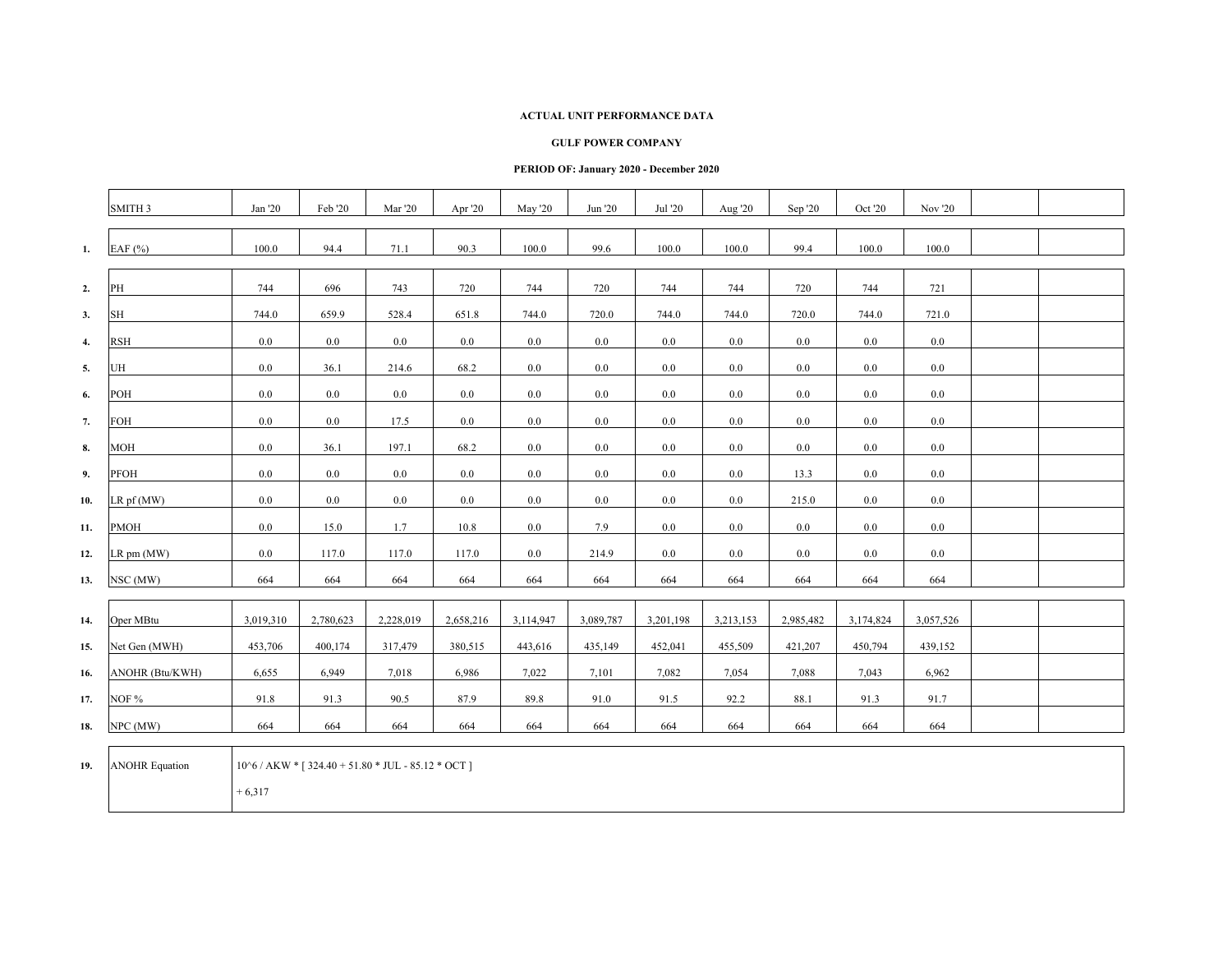## **GULF POWER COMPANY**

**Nov-20**

**Crist 7**

|                         | <b>OUTAGE</b> |              | (MW)                     |                    |
|-------------------------|---------------|--------------|--------------------------|--------------------|
|                         | TYPE $*$      | <b>HOURS</b> |                          | <b>DESCRIPTION</b> |
| <b>DATE</b><br>11/01/20 | <b>FFO</b>    | 721.0        | <b>AFFECTED</b><br>475.0 | Major event.       |
|                         |               |              |                          |                    |
|                         |               |              |                          |                    |
|                         |               |              |                          |                    |
|                         |               |              |                          |                    |
|                         |               |              |                          |                    |
|                         |               |              |                          |                    |
|                         |               |              |                          |                    |
|                         |               |              |                          |                    |
|                         |               |              |                          |                    |
|                         |               |              |                          |                    |
|                         |               |              |                          |                    |
|                         |               |              |                          |                    |
|                         |               |              |                          |                    |
|                         |               |              |                          |                    |
|                         |               |              |                          |                    |
|                         |               |              |                          |                    |
|                         |               |              |                          |                    |
|                         |               |              |                          |                    |
|                         |               |              |                          |                    |
|                         |               |              |                          |                    |
|                         |               |              |                          |                    |
|                         |               |              |                          |                    |
|                         |               |              |                          |                    |
|                         |               |              |                          |                    |
|                         |               |              |                          |                    |
|                         |               |              |                          |                    |
|                         |               |              |                          |                    |
|                         |               |              |                          |                    |
|                         |               |              |                          |                    |
|                         |               |              |                          |                    |
|                         |               |              |                          |                    |
|                         |               |              |                          |                    |
|                         |               |              |                          |                    |
|                         |               |              |                          |                    |
|                         |               |              |                          |                    |
|                         |               |              |                          |                    |
|                         |               |              |                          |                    |
|                         |               |              |                          |                    |
|                         |               |              |                          |                    |
|                         |               |              |                          |                    |

**\* FFO - Full Forced Outage**

 **PFO - Partial Forced Outage**

 **FMO - Full Maintenance Outage**

 **PMO - Partial Maintenance Outage**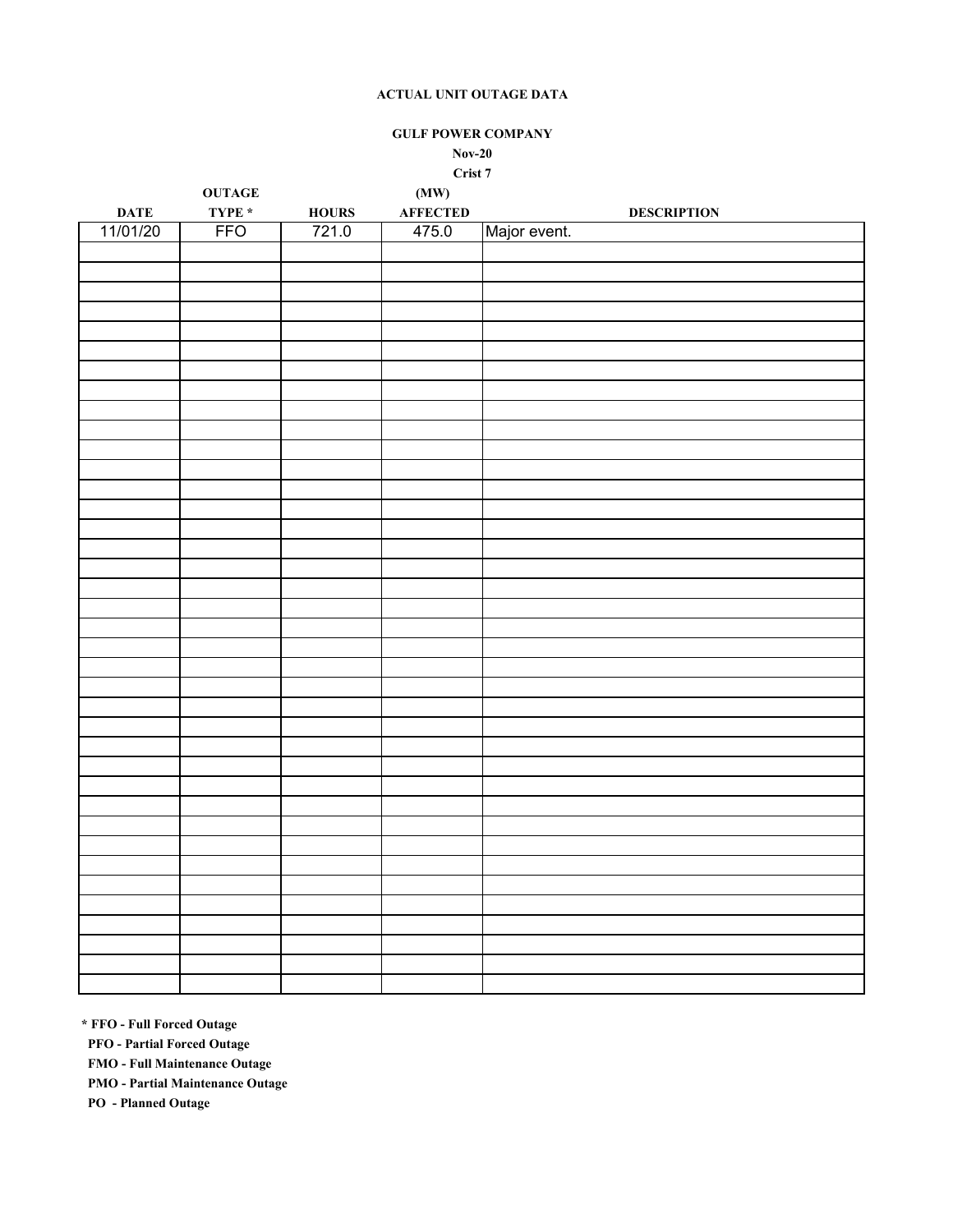**GULF POWER COMPANY Nov-20**

**Daniel 1**

| <b>AFFECTED</b><br>TYPE *<br><b>DATE</b><br><b>HOURS</b><br><b>DESCRIPTION</b><br>PO <sub>1</sub><br>Plant Modifications.<br>11/1/20<br>721.0<br>502.0 | <b>OUTAGE</b> | (MW) |  |
|--------------------------------------------------------------------------------------------------------------------------------------------------------|---------------|------|--|
|                                                                                                                                                        |               |      |  |
|                                                                                                                                                        |               |      |  |
|                                                                                                                                                        |               |      |  |
|                                                                                                                                                        |               |      |  |
|                                                                                                                                                        |               |      |  |
|                                                                                                                                                        |               |      |  |
|                                                                                                                                                        |               |      |  |
|                                                                                                                                                        |               |      |  |
|                                                                                                                                                        |               |      |  |
|                                                                                                                                                        |               |      |  |
|                                                                                                                                                        |               |      |  |
|                                                                                                                                                        |               |      |  |
|                                                                                                                                                        |               |      |  |
|                                                                                                                                                        |               |      |  |
|                                                                                                                                                        |               |      |  |
|                                                                                                                                                        |               |      |  |
|                                                                                                                                                        |               |      |  |
|                                                                                                                                                        |               |      |  |
|                                                                                                                                                        |               |      |  |
|                                                                                                                                                        |               |      |  |
|                                                                                                                                                        |               |      |  |
|                                                                                                                                                        |               |      |  |
|                                                                                                                                                        |               |      |  |
|                                                                                                                                                        |               |      |  |
|                                                                                                                                                        |               |      |  |
|                                                                                                                                                        |               |      |  |
|                                                                                                                                                        |               |      |  |
|                                                                                                                                                        |               |      |  |
|                                                                                                                                                        |               |      |  |
|                                                                                                                                                        |               |      |  |
|                                                                                                                                                        |               |      |  |
|                                                                                                                                                        |               |      |  |
|                                                                                                                                                        |               |      |  |
|                                                                                                                                                        |               |      |  |
|                                                                                                                                                        |               |      |  |
|                                                                                                                                                        |               |      |  |
|                                                                                                                                                        |               |      |  |
|                                                                                                                                                        |               |      |  |
|                                                                                                                                                        |               |      |  |
|                                                                                                                                                        |               |      |  |

**\* FFO - Full Forced Outage**

 **PFO - Partial Forced Outage**

 **FMO - Full Maintenance Outage**

 **PMO - Partial Maintenance Outage**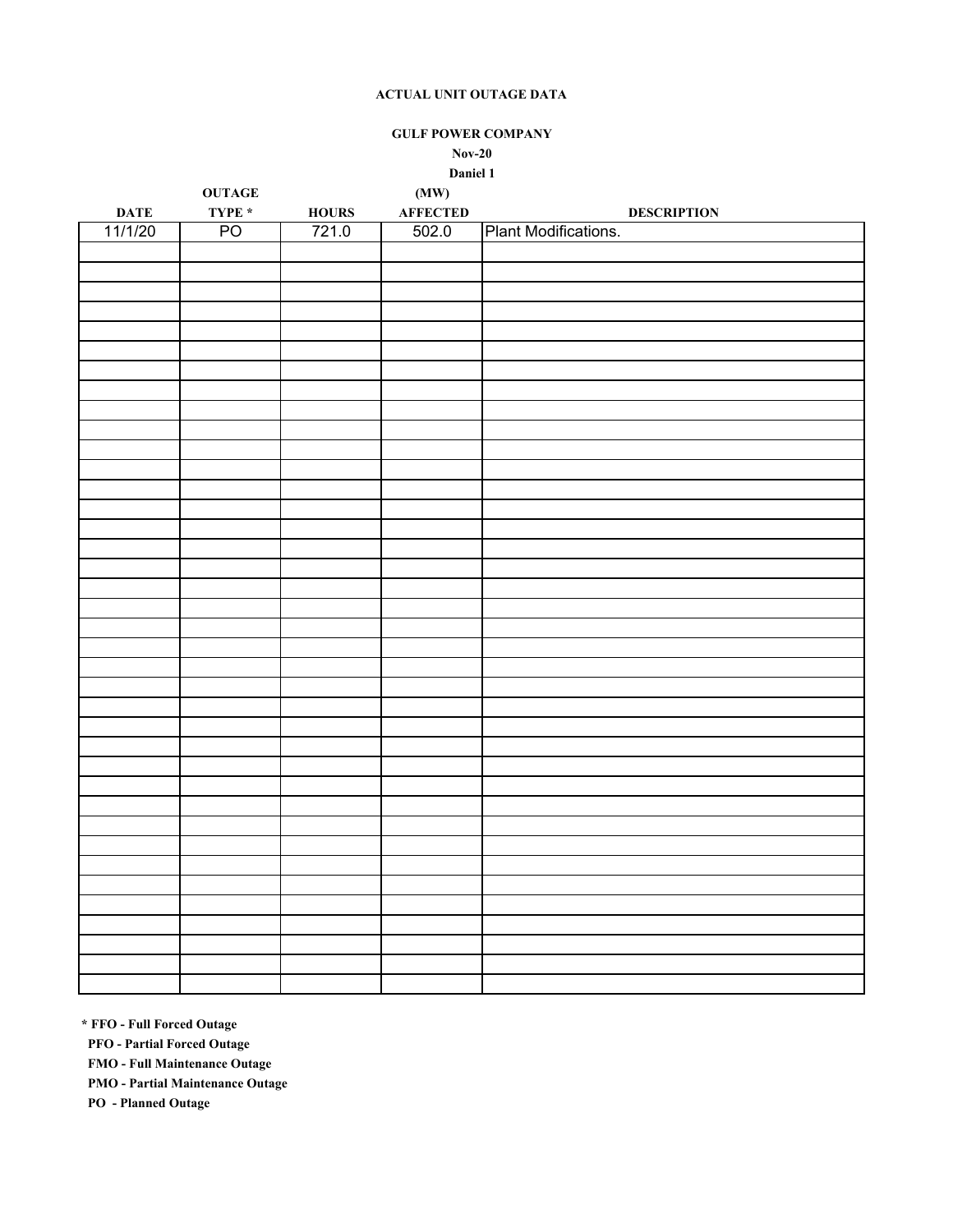**GULF POWER COMPANY Nov-20**

**Daniel 2**

|             | <b>OUTAGE</b> |              | (MW)            |                    |
|-------------|---------------|--------------|-----------------|--------------------|
| <b>DATE</b> | TYPE $*$      | <b>HOURS</b> | <b>AFFECTED</b> | <b>DESCRIPTION</b> |
| 11/1/20     | <b>PMO</b>    | 480.0        | 77.0            | <b>PRB Coal</b>    |
|             |               |              |                 |                    |
|             |               |              |                 |                    |
|             |               |              |                 |                    |
|             |               |              |                 |                    |
|             |               |              |                 |                    |
|             |               |              |                 |                    |
|             |               |              |                 |                    |
|             |               |              |                 |                    |
|             |               |              |                 |                    |
|             |               |              |                 |                    |
|             |               |              |                 |                    |
|             |               |              |                 |                    |
|             |               |              |                 |                    |
|             |               |              |                 |                    |
|             |               |              |                 |                    |
|             |               |              |                 |                    |
|             |               |              |                 |                    |
|             |               |              |                 |                    |
|             |               |              |                 |                    |
|             |               |              |                 |                    |
|             |               |              |                 |                    |
|             |               |              |                 |                    |
|             |               |              |                 |                    |
|             |               |              |                 |                    |
|             |               |              |                 |                    |
|             |               |              |                 |                    |
|             |               |              |                 |                    |
|             |               |              |                 |                    |
|             |               |              |                 |                    |
|             |               |              |                 |                    |
|             |               |              |                 |                    |
|             |               |              |                 |                    |
|             |               |              |                 |                    |
|             |               |              |                 |                    |
|             |               |              |                 |                    |
|             |               |              |                 |                    |
|             |               |              |                 |                    |
|             |               |              |                 |                    |
|             |               |              |                 |                    |
|             |               |              |                 |                    |

**\* FFO - Full Forced Outage**

 **PFO - Partial Forced Outage**

 **FMO - Full Maintenance Outage**

 **PMO - Partial Maintenance Outage**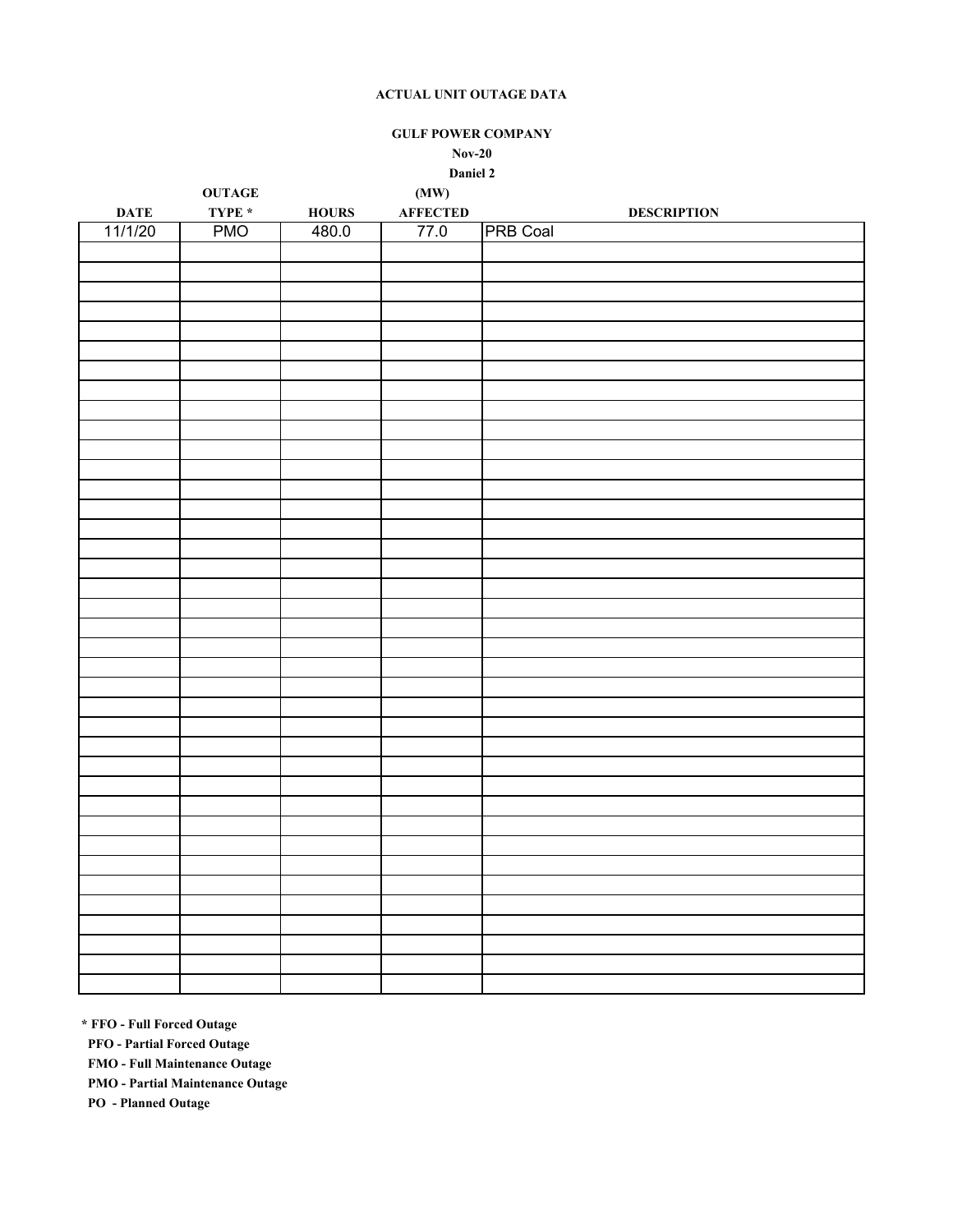## **GULF POWER COMPANY**

**Nov-20**

**Scherer 3**

|             | <b>OUTAGE</b> |              | (MW)            |                             |
|-------------|---------------|--------------|-----------------|-----------------------------|
| <b>DATE</b> | TYPE $*$      | <b>HOURS</b> | <b>AFFECTED</b> | <b>DESCRIPTION</b>          |
| 11/03/20    | <b>PMO</b>    | 233.0        | 860.0           | Upgrade relays and controls |
|             |               |              |                 |                             |
|             |               |              |                 |                             |
|             |               |              |                 |                             |
|             |               |              |                 |                             |
|             |               |              |                 |                             |
|             |               |              |                 |                             |
|             |               |              |                 |                             |
|             |               |              |                 |                             |
|             |               |              |                 |                             |
|             |               |              |                 |                             |
|             |               |              |                 |                             |
|             |               |              |                 |                             |
|             |               |              |                 |                             |
|             |               |              |                 |                             |
|             |               |              |                 |                             |
|             |               |              |                 |                             |
|             |               |              |                 |                             |
|             |               |              |                 |                             |
|             |               |              |                 |                             |
|             |               |              |                 |                             |
|             |               |              |                 |                             |
|             |               |              |                 |                             |
|             |               |              |                 |                             |
|             |               |              |                 |                             |
|             |               |              |                 |                             |
|             |               |              |                 |                             |
|             |               |              |                 |                             |
|             |               |              |                 |                             |
|             |               |              |                 |                             |
|             |               |              |                 |                             |
|             |               |              |                 |                             |
|             |               |              |                 |                             |
|             |               |              |                 |                             |
|             |               |              |                 |                             |
|             |               |              |                 |                             |
|             |               |              |                 |                             |
|             |               |              |                 |                             |
|             |               |              |                 |                             |

**\* FFO - Full Forced Outage**

 **PFO - Partial Forced Outage**

 **FMO - Full Maintenance Outage**

 **PMO - Partial Maintenance Outage**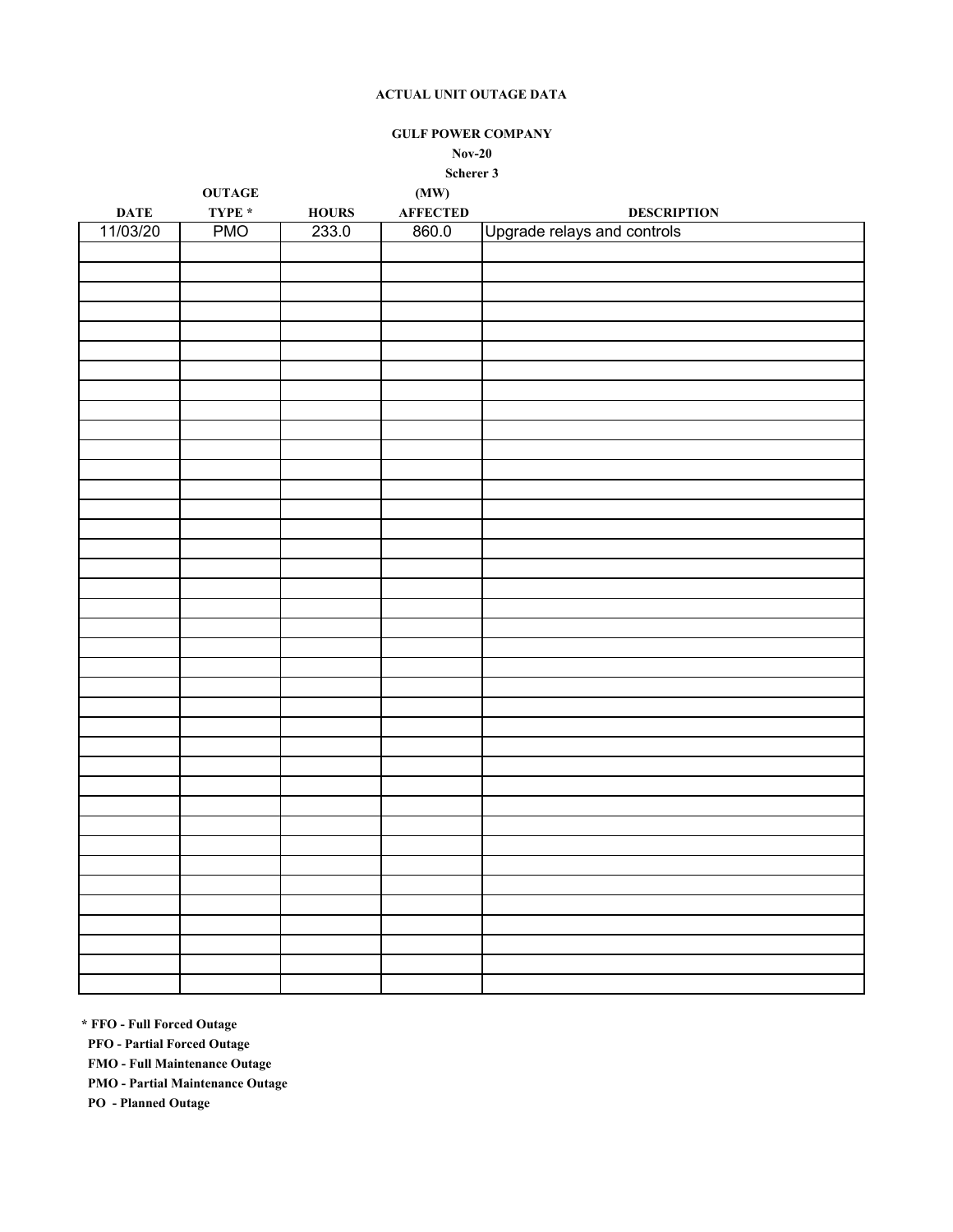## **GULF POWER COMPANY Nov-20**

**Smith 3**

|             | $\bf OUTAGE$ |              | (MW)            |                    |
|-------------|--------------|--------------|-----------------|--------------------|
| <b>DATE</b> | TYPE $*$     | <b>HOURS</b> | <b>AFFECTED</b> | <b>DESCRIPTION</b> |
|             |              |              |                 | No events.         |
|             |              |              |                 |                    |
|             |              |              |                 |                    |
|             |              |              |                 |                    |
|             |              |              |                 |                    |
|             |              |              |                 |                    |
|             |              |              |                 |                    |
|             |              |              |                 |                    |
|             |              |              |                 |                    |
|             |              |              |                 |                    |
|             |              |              |                 |                    |
|             |              |              |                 |                    |
|             |              |              |                 |                    |
|             |              |              |                 |                    |
|             |              |              |                 |                    |
|             |              |              |                 |                    |
|             |              |              |                 |                    |
|             |              |              |                 |                    |
|             |              |              |                 |                    |
|             |              |              |                 |                    |
|             |              |              |                 |                    |
|             |              |              |                 |                    |
|             |              |              |                 |                    |
|             |              |              |                 |                    |
|             |              |              |                 |                    |
|             |              |              |                 |                    |
|             |              |              |                 |                    |
|             |              |              |                 |                    |
|             |              |              |                 |                    |
|             |              |              |                 |                    |
|             |              |              |                 |                    |
|             |              |              |                 |                    |
|             |              |              |                 |                    |
|             |              |              |                 |                    |
|             |              |              |                 |                    |
|             |              |              |                 |                    |
|             |              |              |                 |                    |
|             |              |              |                 |                    |
|             |              |              |                 |                    |
|             |              |              |                 |                    |
|             |              |              |                 |                    |

**\* FFO - Full Forced Outage**

 **PFO - Partial Forced Outage**

 **FMO - Full Maintenance Outage**

 **PMO - Partial Maintenance Outage**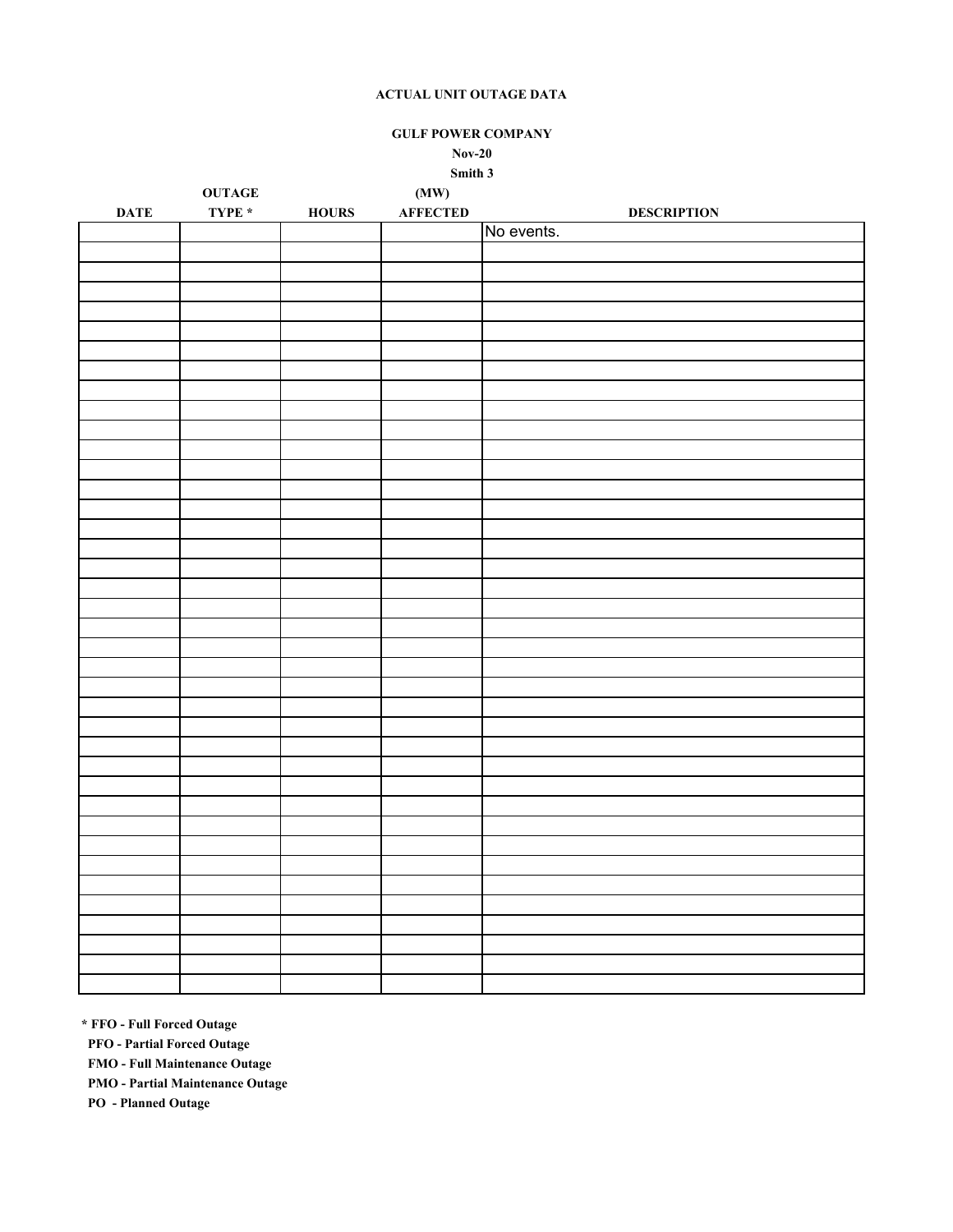## BEFORE THE FLORIDA PUBLIC SERVICE COMMISSION

## IN RE: **Fuel and Purchased Power Cost Recovery Clause with Generating Performance Incentive Factor**

Docket No.: **20200001-EI** 

### **CERTIFICATE OF SERVICE**

I HER EBY C ERTi FY that a true copy of the foregoing was furnished by electronic mail this 18th day of December, 2020 to the following:

Florida Public Utilities Company Florida Division of Chesapeake Utilities Corp Mike Cassel, Director Regulatory and Governmental Affairs Eighth Floor, West Tower 1750 SW 14<sup>th</sup> Street, Suite 200 Fernandina Beach, FL 32034 mcassel@fpuc.com

PCS Phosphate - White Springs c/o Stone Mattheis Xenopoulos & Brew, P.C. James W. Brew/Laura Baker 1025 Thomas Jefferson St, NW Washington, DC 20007 jbrew@smxblaw.com lwb@smxblaw.com

Duke Energy Florida Dianne M. Triplett 299 First Avenue North St. Petersburg, FL 33701 Dianne. triplett@duke-energy.com

Florida Power & Light Company Maria J. Moncada David Lee 700 Universe Boulevard (LAW/JB) Juno Beach, FL 33408-0420 Maria.moncada@fpl.com David. Lee@fpl.com

Florida Power & Light Company Kenneth Hoffman 134 West Jefferson Street Tallahassee, FL 32301 Kenneth.Hoffman@fpl.com

Ausley Law Firm James D. Beasley J. Jeffry Wahlen Malcolm N. Means Post Office Box 391 Tallahassee, FL 32302 jbeasley@ausley.com jwahlen@ausley.com mmeans@ausley.com

Gunster Law Firm Beth Keating 215 South Monroe Street, Suite 601 Patricia A. Christensen Tallahassee, FL 32301-1839 bkeating@gunster.com

Office of Public Counsel J. R. Kelly/M. Fall-Fry Associate Public Counsel *clo* The Florida Legislature 111 W. Madison Street, Room 812 Tallahassee, FL 32399-1400 Kelly. jr@leg. state.fl. us Christensen.patty@leg.state.fl.us fall-fry. mireille@leg.state. fl. us

Duke Energy Florida, Inc. Matthew R. Bernier 106 East College Avenue, Suite 800 Tallahassee, FL 32301-7740 Matthew.bernier@duke-energy.com FLRegulatoryLegal@duke-energy.com